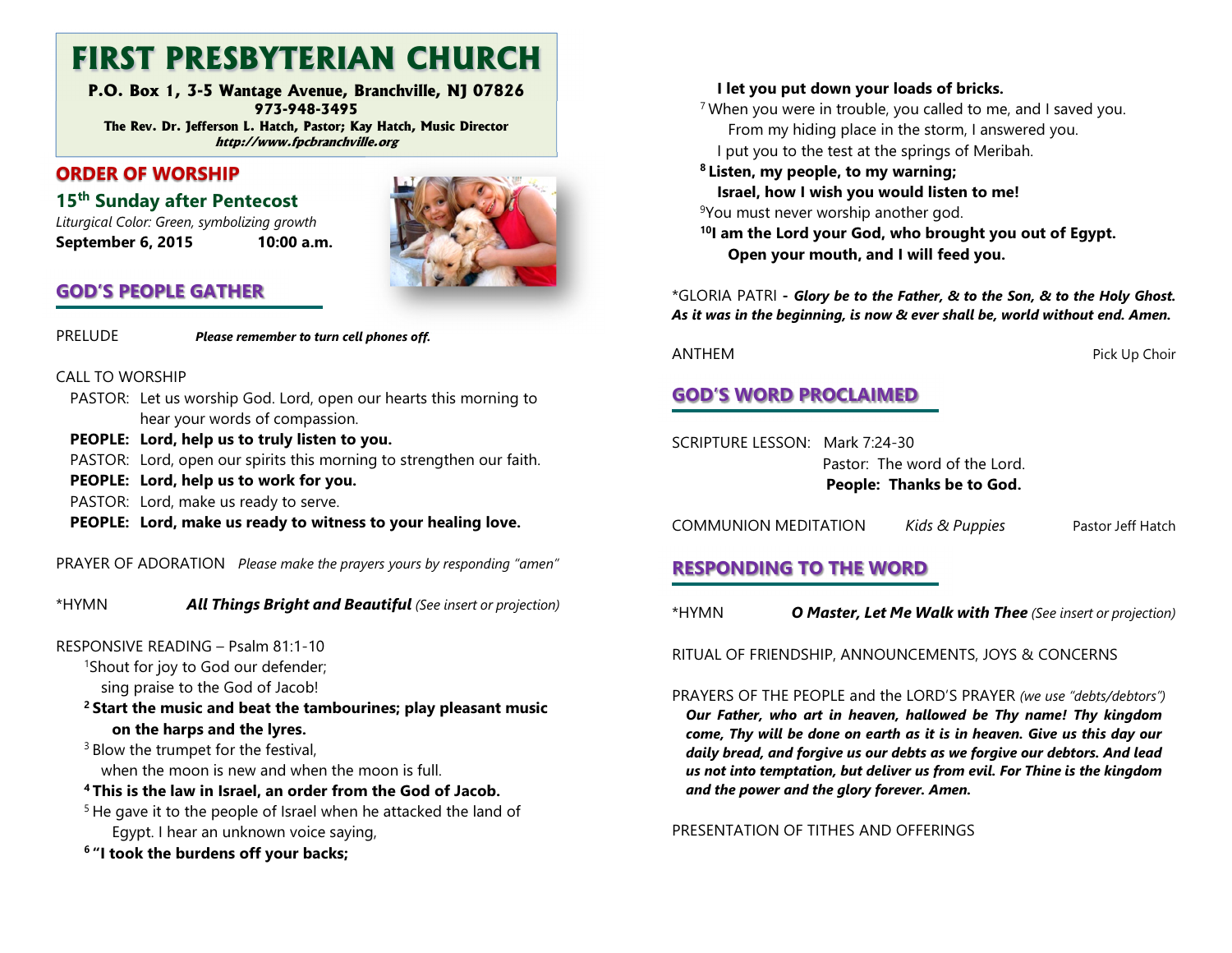#### OFFERTORY and DOXOLOGY

 Praise God from whom all blessings flow! Praise Him all creatures here below! Praise Him above ye heavenly host! Praise Father, Son, and Holy Ghost! Amen.

\*OFFERTORY PRAYER and GREETING

\*HYMN of PREPARATION Bread of Heaven, on Thee We Feed (See insert or projection)

#### WE EXPERIENCE GOD'S WORD

INVITATION

LITANY OF THANKSGIVING

- PASTOR: The Lord be with you.
- PEOPLE: And also with you.
- PASTOR: Lift up your hearts.
- PEOPLE: We lift them up to the Lord.
- PASTOR: Let us give thanks to the Lord our God.
- PEOPLE: It is right to give thanks and praise.

PRAYER OF CONSECRATION & LORD'S PRAYER ("debts, debtors")

#### BREAKING OF THE BREAD

 (Please come forward a row at a time to receive the communion elements. Gluten Free bread is in the small dish)

PRAYER OF THANKSGIVING

\*HYMN **Lord, Make Us More Holy** (See insert or projection)

## WE GO TO SERVE GOD

\*BENEDICTION & THREE-FOLD AMEN

\*POSTLUDE

 $\pm$ 

\*those who are able are invited to please stand

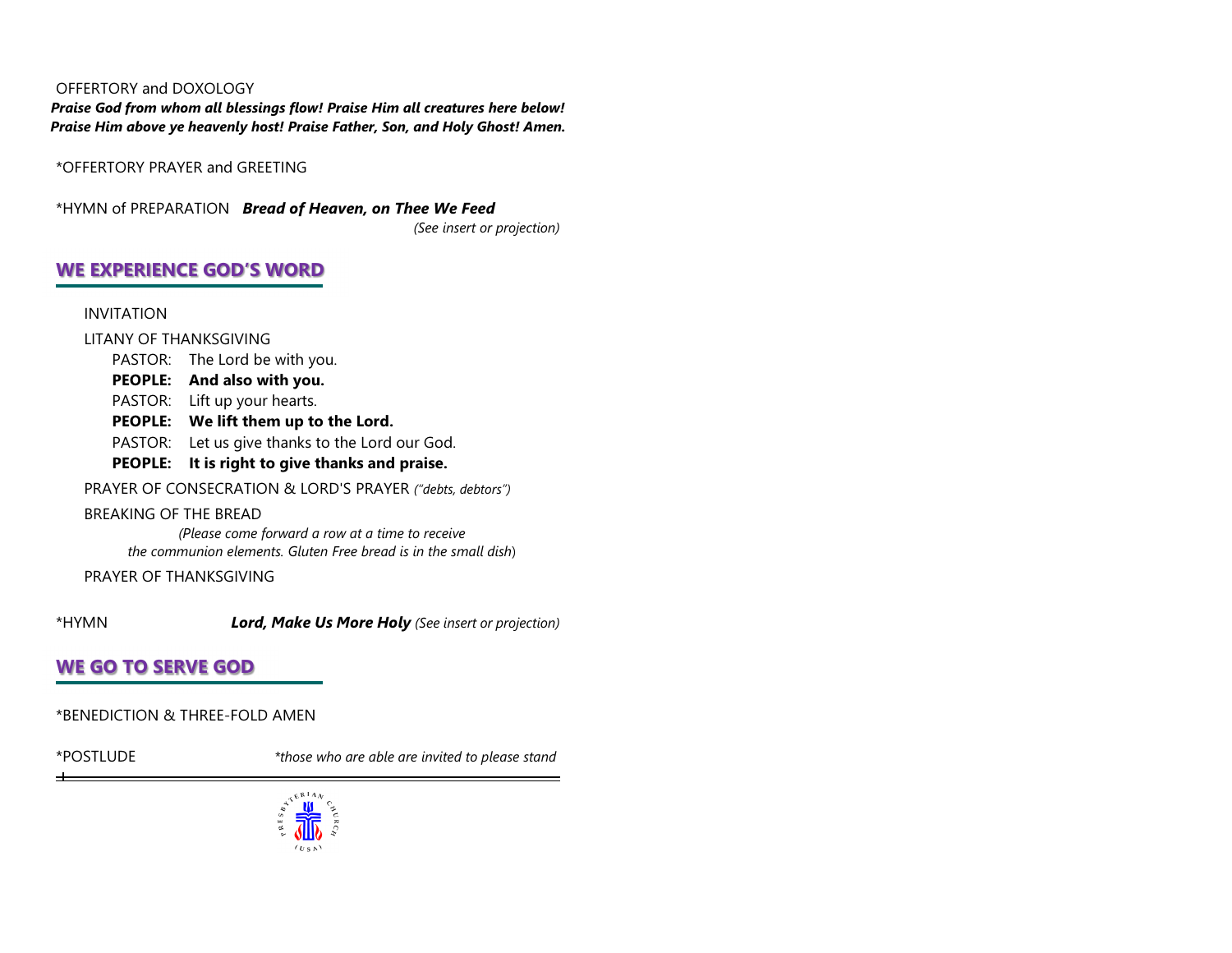## Weekly Announcements for the First Presbyterian Church of Branchville, New Jersey



#### **September 6, 2015**

**WELCOME** – We give you warm greetings on this Communion Sunday in September on Labor Day Weekend. We hope you find yourself feeling welcomed here, and the service inspiring. Please stay awhile for Coffee Hour after worship where we can share some refreshments and fellowship.

**THE FAIR GROUNDS CAFÉ** will be open for business at **the Taco Festival** this **Saturday, September 12th** from **10am-3pm, Champion of the Grill** on **Sunday, September 20th** from **12-5pm**, and at the **Peter's Valley Craft Fair** on **Saturday, Sept. 26th** from **10am–6pm** and on **Sunday, Sept. 27th** from **10am-5pm**. Volunteers are needed to work

the Coffee Booth at these 3 events in September. Please check your calendar and look for the sign-up sheets in the Fellowship Hall. Please stop by our booth at any of these events and refresh yourself with one of our delicious coffee, tea, hot chocolate or fruit drinks. We are still looking for another big event to work our coffee booth, so if anyone has a suggestion, please let Barbara Hardcastle know.



**SAVE THE DATE! – Next Sunday, September 13th**, the children of the church are invited to explore and claim their lives together in Christ. "Growing in Grace and Gratitude" is a brand new Presbyterian curriculum for Sunday School pre-school thru 8th grade. Imagine a

church shaped by grace and gratitude! Imagine children and those who love them shaped by grace and gratitude! We are going to make this happen in a fun new approach! I look forward to having an exciting Sunday School year! Anyone who would like to help teach and share our journey please send me



an email at **naturegirl303@yahoo.com**. We will begin in worship on Sunday, September 13<sup>th</sup>, and then will be dismissed to Sunday School to begin our journey of Growing in Grace and Gratitude! Hope to see you all there! Thanks! - Kelly Decker, Sunday School Superintendent



**YOUTH GROUP KICK-OFF** will be on **Sunday, September 20th, at 4pm** for all youth in 7th-12th grade. Come for games, food, fun and getting

 back together with friends and advisors. Friends are welcome to come and attend also. Hope to see you here that day from 4-6pm. An Advisors' Mtg will be held Sunday, September 13<sup>th</sup>.



**DAISEY ROE THRIFT SHOP** - We will be open for business every Saturday **through November 21st, from 9am-12pm**. We are now accepting donations of good clean, usable household items. No

 electronics, text books or manuals please**. WE CANNOT ACCEPT BABY/CHILD CAR SEATS.** 

**BRANCHVILLE GARAGE SALE DAY** – **This Saturday, September 12th from 9am to 3pm** the Daisey Roe Chain will be renting tables for \$18 each (tables are provided) –- rain or shine. We are almost



 at capacity so if you want a table, please let Sandy Harrison know asap. If you would rather just have a fun day without selling, then donate your items to our Thrift Shoppe. All items must be clean and in good condition. Bring the family shopping for some great bargains and a fun day. Food will be available for purchase. To save your spot and rent a table, please make your checks out to "Daisey Roe Chain" and send to Sandra Harrison. For more information call Sandra Harrison at 973-948-5197.



**QUARTERLY MISSION** - The third quarterly mission outreach for July, August, and September is our church's Food Pantry. Money to purchase needed items that are not donated as well as donated food items are appreciated. Please make checks to First Presbyterian Church with "Food

 Pantry" on the memo line and/or use the pew envelopes marking them appropriately. The food pantry is used often, especially in the summer when the children are home and not receiving breakfast and free or reduced lunches at school. Thank you.

**FRESH-PICKED VEGETABLES** - Each Sunday, as available, Willow Brook Farm will have baskets of fresh produce for purchase in the Fellowship Hall. Selection will be whatever is ripe for harvest for that week and 50% of all monies collected will be donated to the church. If interested in additional produce, call Karen &



 Mike Opilla of Willow Brook Farm, 973-875-3304, Community Supported Agriculture.



**MANNA HOUSE** - The monthly Manna House spaghetti dinner fundraisers have been well attended throughout the summer. The next dinner is **Tuesday, September 15,** at the Newton Presbyterian Church from 5:00-6:30. Price remains at \$5 for

 adults, \$3 for children 6-12, and under 6 are free. Dinner is spaghetti with meat sauce, garden salad, garlic bread, ice cream and a cookie, and a beverage. It is definitely the best bargain in town and you are also supporting Manna House!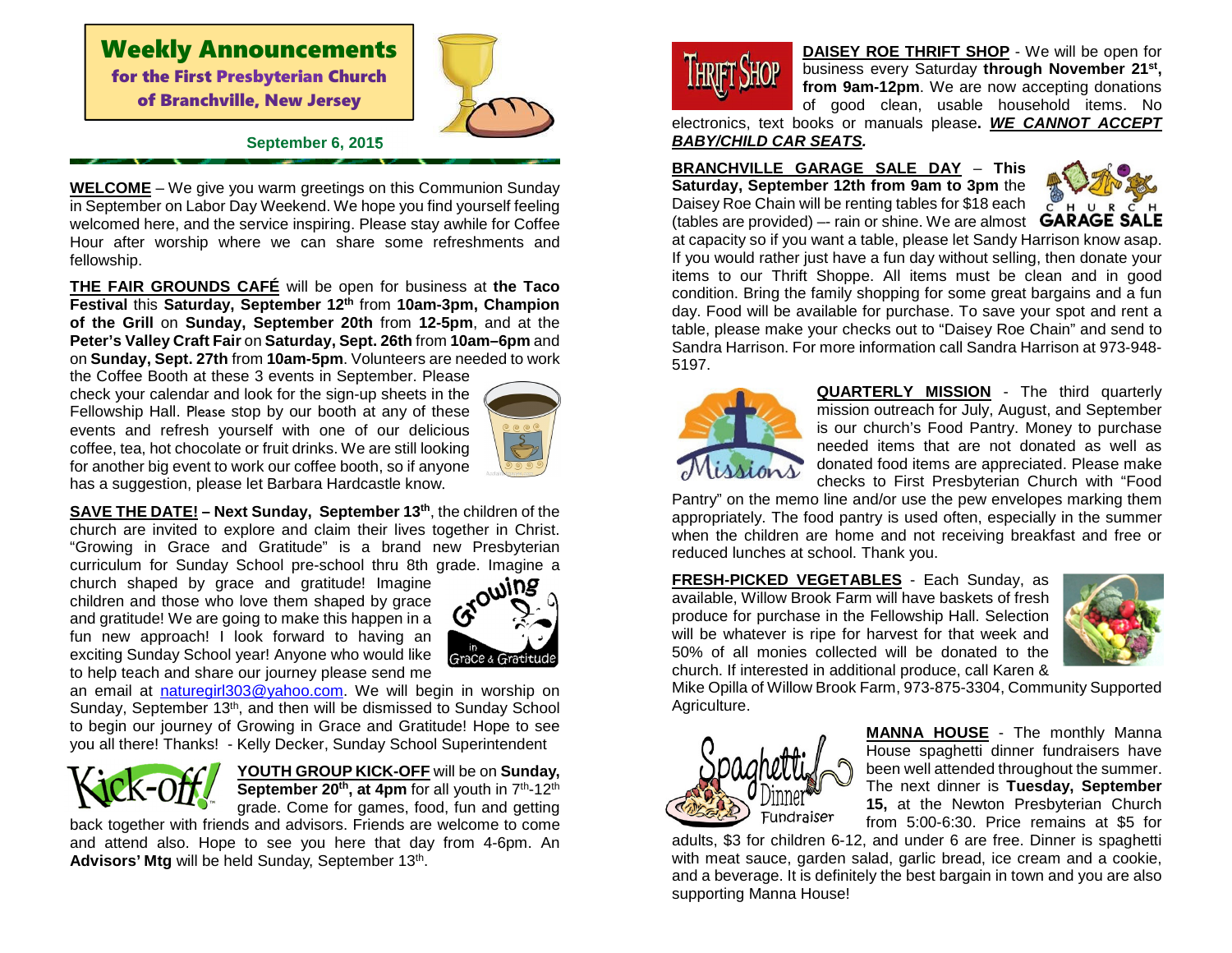

**HOW DO YOUR FLOWERS GROW?** - It would be wonderful having fresh flowers in church each week. Maybe you have a blooming plant to share with the congregation or flowers from your garden. The sign-up Flower Chart is in the Fellowship Hall in the Holland Tunnel. Thank you in advance for making this happen. - Gail Burckes—Music & Worship, Flower Committee

**COLLEGE STUDENT ADDRESSES NEEDED** - If you have a young

member who has returned to college this fall, please email his/her name and current school address to **Bonnie Caldwell at bbc401k@ptd.net even if it has not changed**. If your young member has graduated from his/her four year college program, please be sure to



 notify either the church office so that we can update our listing for the soon-to-come fall mailing of the college care packages. The fall can get busy with school and kids' practices and just everyday life, so if you can take just a few minutes to help us compile an accurate list of our young members who are away it would be much appreciated. –The Fellowship **Committee** 

**ATTENTION BACK-TO-SCHOOL SHOPPERS!** - It's that time of year



 again when we head off to STAPLES for our kids' backto-school and college supplies. DON'T FORGET that you can pass on the REWARDS savings to the church. How? It's EASY!! At the check-out counter just mention to the clerk that you'd like to use the First Presbyterian Church of Branchville REWARDS CARD. You can give

 them **the phone number of the church 973-948-3495,** or use the **Rewards #4046732030**. Ordering online? You can still pass on the REWARDS savings to the church! IT'S THAT EASY!! THANK YOU FOR THESE FREE DONATIONS!! - Fundraising Committee

#### **PRESBYTERIAN WOMEN FALL GATHERING -** This year's theme is:

**"ONE BODY, ONE SPIRIT." On Saturday, September 19th ,** at the First Presbyterian Church of Boonton, 513 Birch Street, the 2015 church wide gathering is brought home to you. Registration



 begins at 9am, cost for the day is \$5. Bring any "show and tell" items with you that might be of interest, or bring "little dresses" for Africa that need to be blessed and mailed. For further information, please contact Karen Opilla. We hope to see you there!



**PER CAPITA** - I hope everyone has had a nice warm, relaxing summer so far! This is just a friendly reminder for those who have not yet paid their Per Capita this year. It is \$33 per person and helps our church a great deal when we don't have to take such a large sum from our already tight budget. Thank you for all that you do for our church! - Kristen Reinertsen, Stewardship Chair

| <b>CALENDAR</b>            |                    |                                        |
|----------------------------|--------------------|----------------------------------------|
| <u>DAY</u>                 | <b>TIME</b>        | <b>ACTIVITY</b>                        |
| Sunday                     | $9:30$ am          | Pick-up choir practice in Rm. 2        |
|                            | 10:00am            | Worship/Communion in Fellowship Hall   |
|                            | 11:00am            | <b>Coffee Hour hosted by Deacons</b>   |
| <b>Monday</b>              | all day            | Happy Labor Day! Office closed         |
| Tuesday                    | 3:00 <sub>pm</sub> | Presbytery Mtg. at Alpha               |
| <b>Thursday</b>            | 7:30 <sub>pm</sub> | <b>Chancel Choir rehearsal</b>         |
| Saturday                   | 9am-3pm            | <b>Daisey Roe Flea Market</b>          |
|                            | 10am-9pm           | Fair Grounds Café at the Taco Festival |
|                            |                    | at the Sussex County Fairgrounds       |
| <b>Next Sunday 10:00am</b> |                    | <b>Worship/Rally Day</b>               |
|                            | 11:00am            | <b>Coffee Hour hosted by Deacons</b>   |
| noon or 7:00pm             |                    | <b>Youth Group Advisor Mtg.</b>        |

**Reminder: Work Campers will report to the congregation on September 27th in worship. Mark your calendar now and plan to be here!**